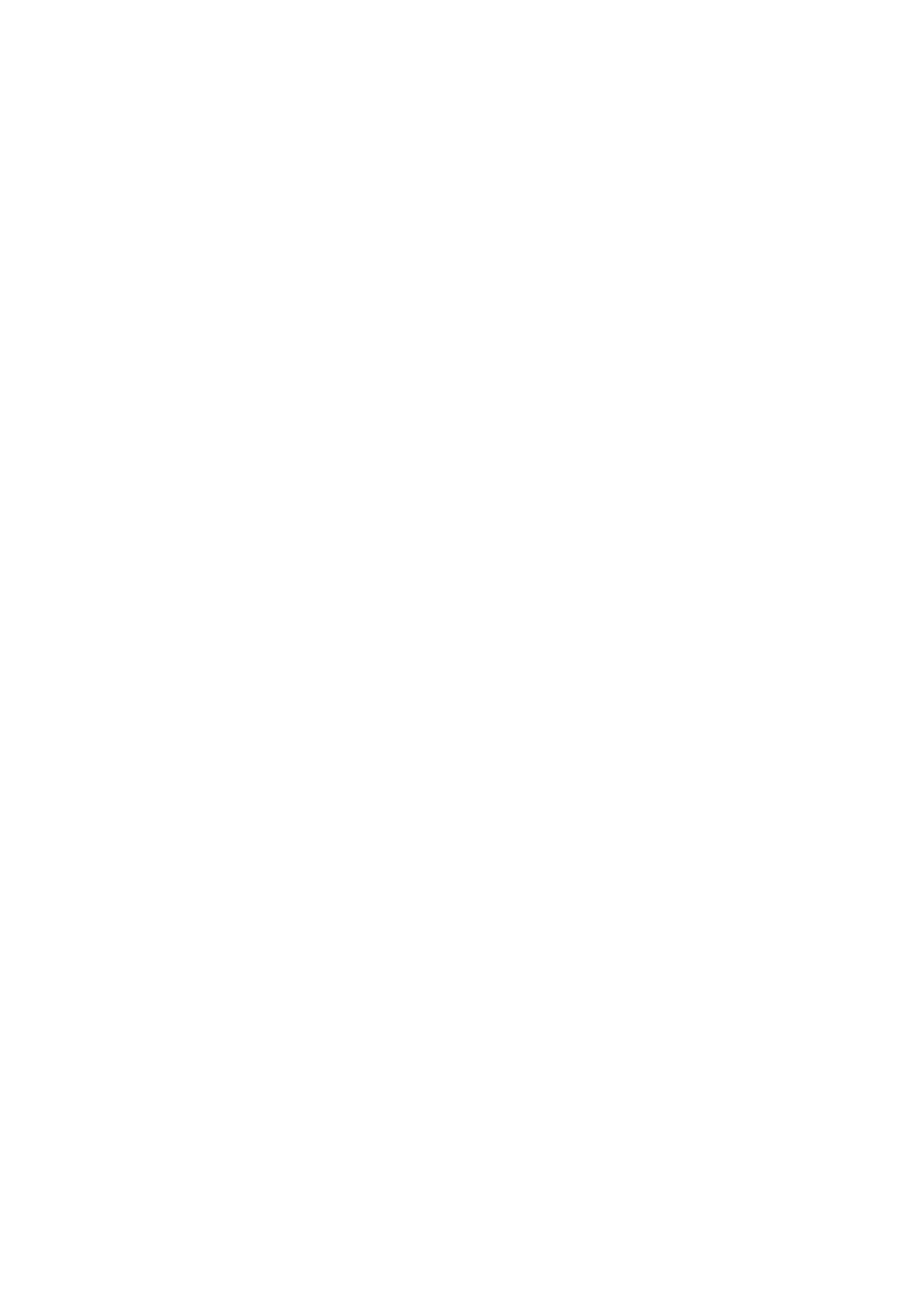## **1 Introduction**

Dolby Voice Room supports dialing into third-party video meetings using a Session Initiation Protocol (SIP) Uniform Resource Identifier (URI).

This document outlines configuring the multi-service feature on Dolby Voice Room for Zoom .

## **2 Multi-service overview**

The multi-service feature allows you to join video conference meetings hosted by third-party video conference service providers using a SIP URI.

The figure shows the call flow for a multi-service Dolby Voice Room configuration.

Figure 1: Multi-service configuration call flow





The default transport protocol used is Transport Layer Security (TLS) . To dial using TLS, the URI format is user@domain.com. To dial using Transmission Control Protocol (TCP), the URI format is user@domain. com;transport=tcp.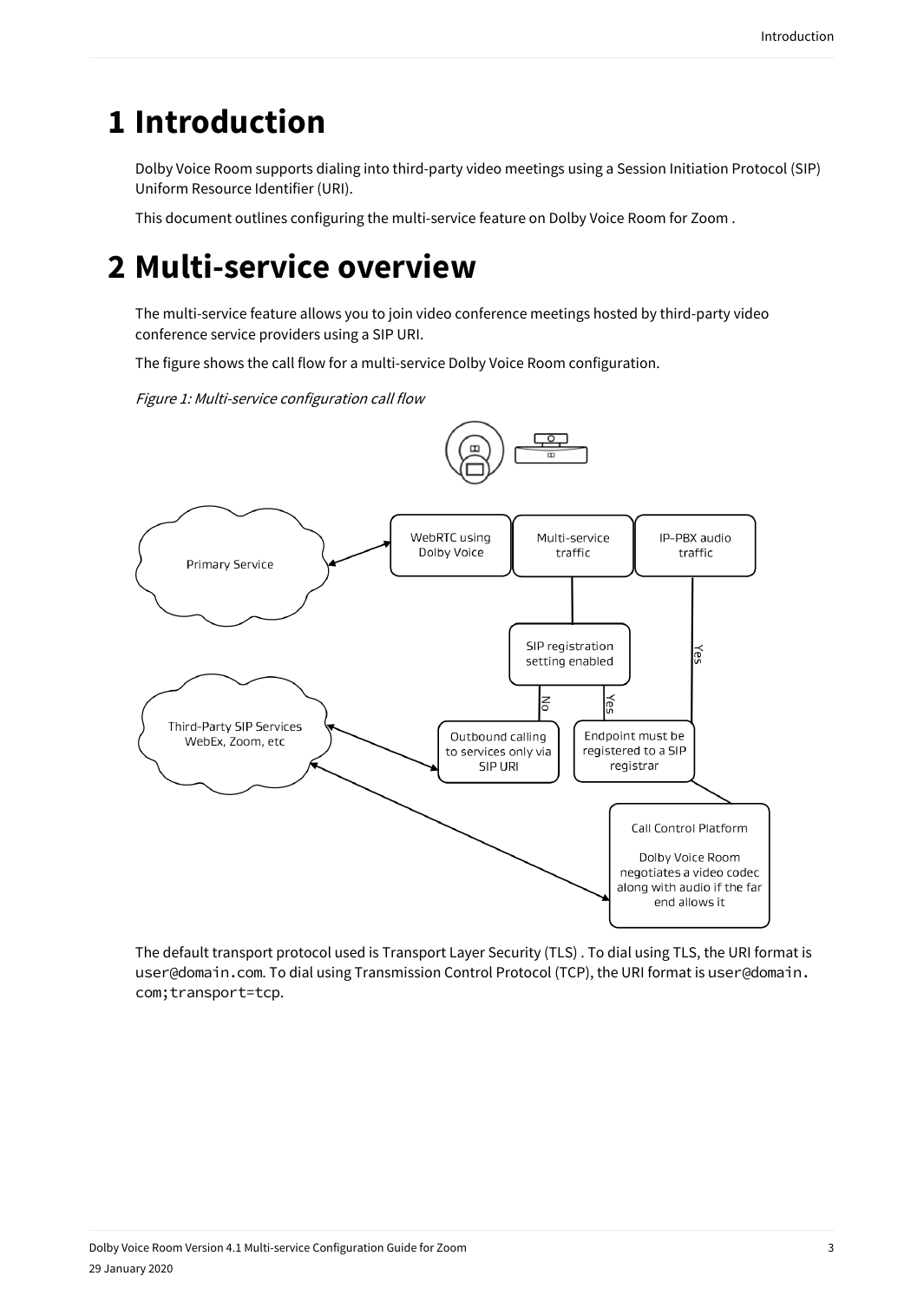#### **3 Setting up a Zoom account**

For Zoom accounts, individual SIP endpoints require a room connector license.

#### **Procedure**

- **1.** Create a corporate or single user-based account as required.
- **2.** After you have successfully created the account, add a meeting license for each individual user.
- **3.** Obtain a room connector license to use the meetings through any H323 or SIP endpoint.

## **4 Setting up Dolby Voice Room**

To dial into Zoom meetings use the Zoom URI, zoomcrc.com, and enter the meeting ID along with the pin number.